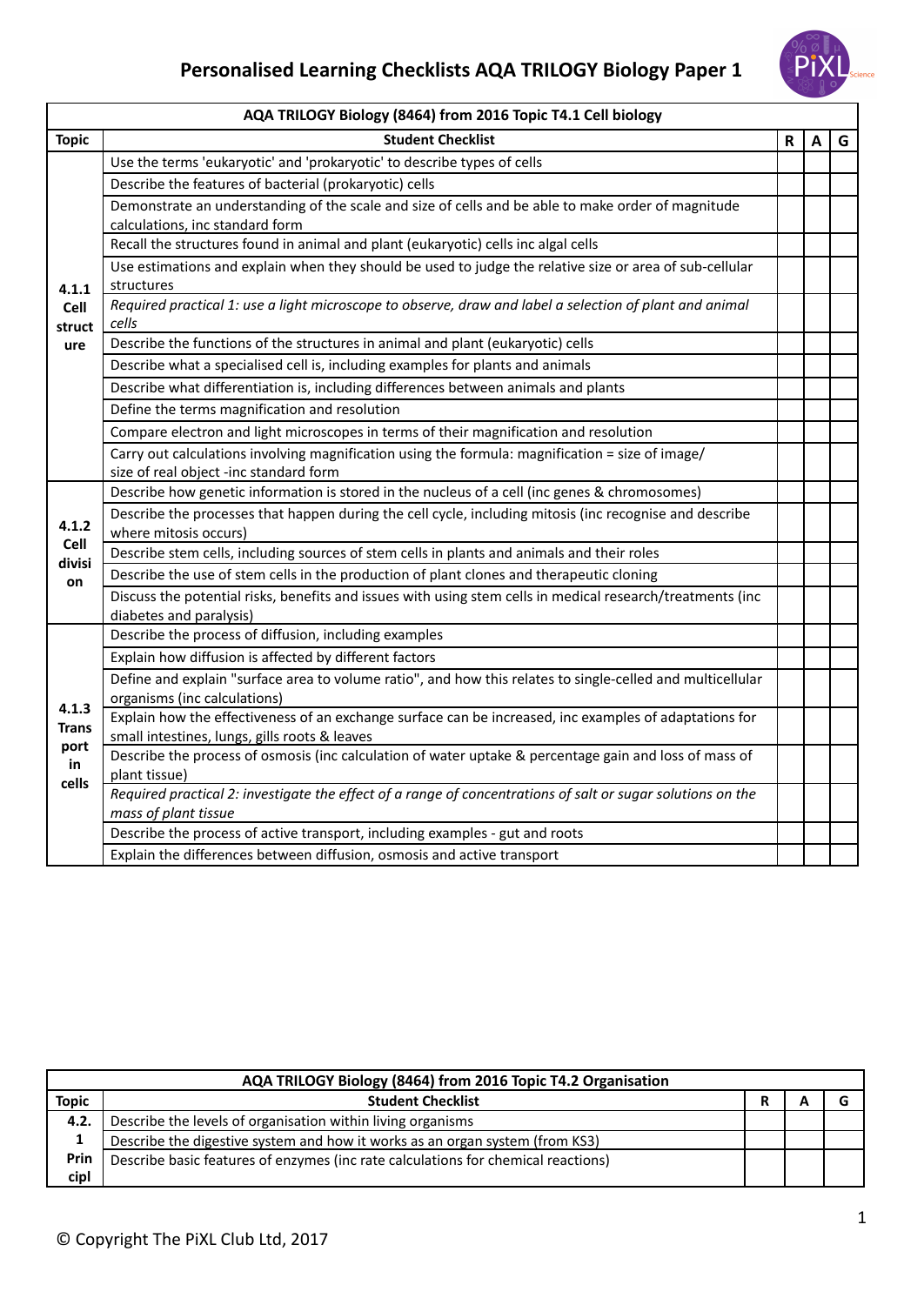

| es           | Describe the lock and key theory as a model of enzyme action and explain how the shape a of the                |  |  |
|--------------|----------------------------------------------------------------------------------------------------------------|--|--|
| of           | active sites makes the enzyme specific                                                                         |  |  |
| orga         | Explain the effect of temperature and pH on enzymes                                                            |  |  |
| nisa         | Describe the digestive enzymes, including their names, sites of production and actions                         |  |  |
| tion<br>&    | Describe how the products of digestion are used                                                                |  |  |
| 4.2.         | Describe the features and functions of bile and state where it is produced and released from                   |  |  |
| $\mathbf{2}$ | Required practical 3: use qualitative reagents to test for a range of carbohydrates, lipids and                |  |  |
| Ani          | proteins                                                                                                       |  |  |
| mal          | Required practical 4: investigate the effect of pH on the rate of reaction of amylase enzyme                   |  |  |
| tiss         | Describe the structure of the human heart and lungs (inc how lungs are adapted for gaseous                     |  |  |
| ues,         | exchange)                                                                                                      |  |  |
| orga         | Explain how the heart moves blood around the body (inc role and position of the aorta, vena cava,              |  |  |
| ns           | pulmonary artery & vein and coronary arteries)                                                                 |  |  |
| and          | Explain how the natural resting heart rate is controlled and how irregularities can be corrected               |  |  |
| orga         | Describe the structure and function of arteries, veins and capillaries                                         |  |  |
| n            | Use simple compound measures such as rate and carry out rate calculations for blood flow                       |  |  |
| syst<br>ems  | Describe blood and identify its different components, inc identifying blood cells from<br>photographs/diagrams |  |  |
|              | Describe the functions of blood components, including adaptations to function                                  |  |  |
|              | Describe what happens in coronary heart disease and what statins are used for                                  |  |  |
|              | Describe and evaluate treatments for coronary heart disease and heart failure (inc drugs,                      |  |  |
|              | mechanical devices or transplant)                                                                              |  |  |
|              | Recall that heart valves can become faulty and describe the consequences of this                               |  |  |
|              | Describe how patients can be treated in the case of heart failure                                              |  |  |
|              | Describe health and the explain causes of ill-health and the relationship between health and                   |  |  |
|              | disease                                                                                                        |  |  |
|              | Describe how different types of diseases may interact and translate disease incidence information              |  |  |
|              | between graphical and numerical forms                                                                          |  |  |
|              | Describe what risk factors are and give examples discussing human and financial costs of                       |  |  |
|              | non-communicable diseases at local, national and global levels                                                 |  |  |
|              | Describe what cancer is and explain the difference between benign and malignant tumours                        |  |  |
|              | Describe the known risk factors for cancer, including genetic and lifestyle risk factors                       |  |  |
| 4.2.         | Describe plant tissues (epidermal, palisade mesophyll, spongy mesophyll, xylem, phloem and                     |  |  |
| 3            | meristem) and describe their functions                                                                         |  |  |
| Plan         | Explain how the structure of plant tissues are related to their function within the leaf (plant organ)         |  |  |
| t            | inc stomata and guard cells                                                                                    |  |  |
| tiss         | Recall the plant parts that form a plant organ system that transports substances around the plant              |  |  |
| ues,         | Explain how root hair cells, xylem and phloem are adapted to their functions                                   |  |  |
| orga<br>ns   | Describe the process of transpiration and translocation including the role of the different plant              |  |  |
| and          | tissues                                                                                                        |  |  |
| syst         | Explain how the rate of transpiration can be affected by different factors (inc naming the factors)            |  |  |
| em           | Describe the role of stomata and guard cells in the control of gas exchange and water loss                     |  |  |

|              | AQA TRILOGY Biology (8464) from 2016 Topic T4.3 Infection and response                                 |  |  |  |
|--------------|--------------------------------------------------------------------------------------------------------|--|--|--|
| <b>Topic</b> | <b>Student Checklist</b>                                                                               |  |  |  |
| 4.3.1        | Explain what a pathogen is and how pathogens are spread (inc how viruses, bacteria, protists and fungi |  |  |  |
| Com          | are spread in animals and plants)                                                                      |  |  |  |
| muni         | Explain how pathogenic bacteria and viruses cause damage in the body                                   |  |  |  |
| cable        | Explain how the spread of diseases can be reduced or prevented                                         |  |  |  |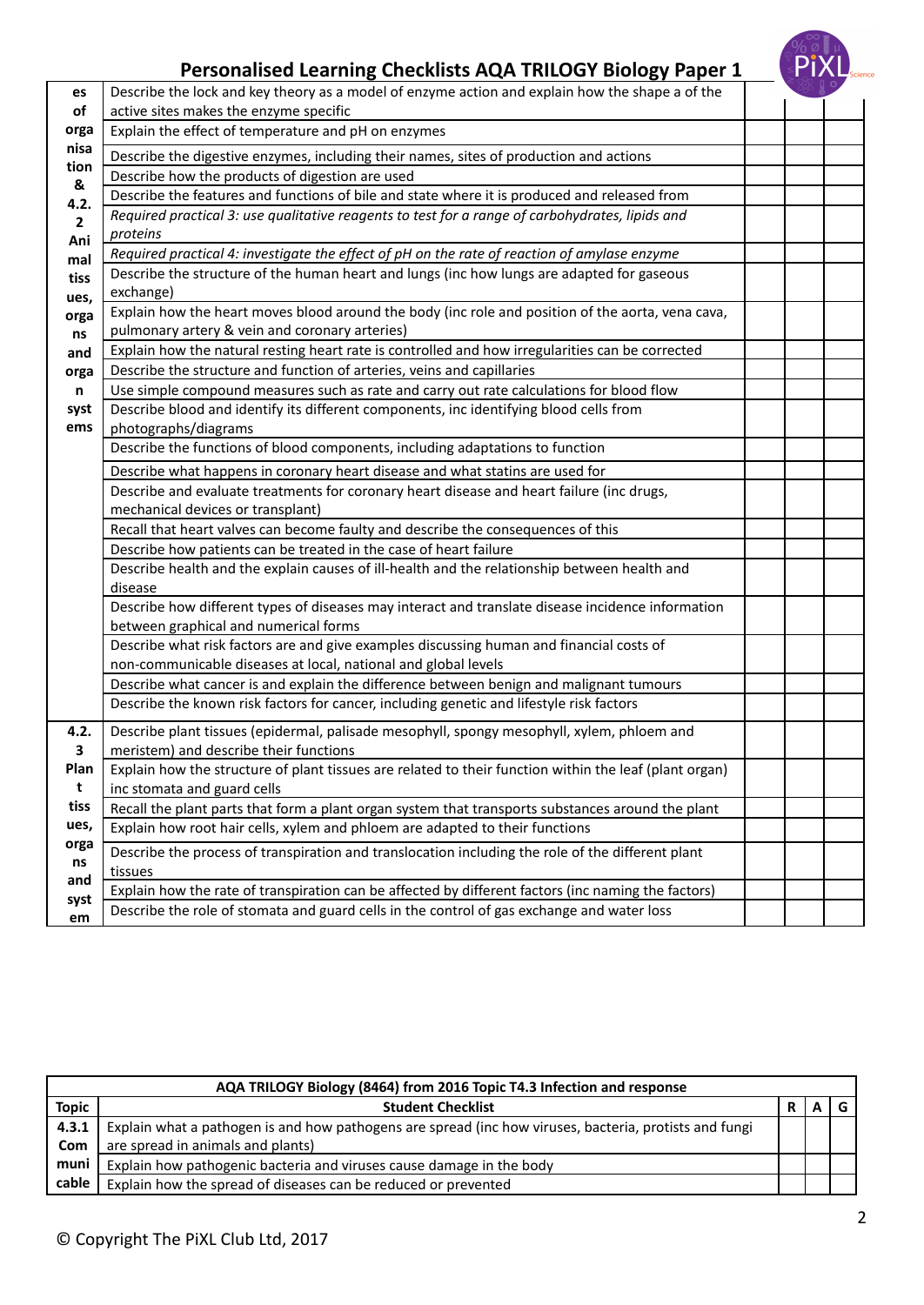

|       | ັ້                                                                                                                                             |  |  |
|-------|------------------------------------------------------------------------------------------------------------------------------------------------|--|--|
| disea | Describe measles, HIV and tobacco mosaic virus as examples of viral pathogens                                                                  |  |  |
| ses   | Describe salmonella food poisoning and gonorrhoea as examples of bacterial pathogens                                                           |  |  |
|       | Describe the signs, transmission and treatment of rose black spot infection in plants as an example of<br>fungal pathogens                     |  |  |
|       | Describe the symptoms, transmission and control of malaria, including knowledge of the mosquito vector<br>as an example of a protists pathogen |  |  |
|       | Describe defences that stop pathogens entering the human body (inc skin, nose, trachea & windpipe,<br>stomach)                                 |  |  |
|       | Recall the role of the immune system                                                                                                           |  |  |
|       | Describe how white blood cells destroy pathogens                                                                                               |  |  |
|       | Describe how vaccination works, including at the population level                                                                              |  |  |
|       | Explain how antibiotics and painkillers are used to treat diseases, including their limitations                                                |  |  |
|       | Describe how sources for drugs have changed over time and give some examples                                                                   |  |  |
|       | Describe how new drugs are tested, including pre-clinical testing and clinical trials (inc double blind trials<br>and placebos)                |  |  |
|       |                                                                                                                                                |  |  |

|              | AQA TRILOGY Biology (8464) from 2016 Topic T4.4 Bioenergetics                                                  |   |   |   |  |
|--------------|----------------------------------------------------------------------------------------------------------------|---|---|---|--|
| <b>Topic</b> | <b>Student Checklist</b>                                                                                       | R | A | G |  |
| 4.4.1        | Describe what happens in photosynthesis, including using a word equation and recognise the chemical            |   |   |   |  |
| <b>Phot</b>  | formulas for carbon dioxide, water, oxygen & glucose                                                           |   |   |   |  |
| osyn         | Explain why photosynthesis is an endothermic reaction                                                          |   |   |   |  |
| thesi        | Recall the limiting factors of photosynthesis                                                                  |   |   |   |  |
| s            | Explain how limiting factors affect the rate of photosynthesis, including graphical interpretation (limited    |   |   |   |  |
|              | to one factor)                                                                                                 |   |   |   |  |
|              | HT ONLY: Explain how the limiting factors of photosynthesis interact, inc graphical interpretation             |   |   |   |  |
|              | (two/three factors)                                                                                            |   |   |   |  |
|              | HT ONLY: Explain how limiting factors are important to the economics of greenhouses, including data            |   |   |   |  |
|              | interpretation                                                                                                 |   |   |   |  |
|              | HT ONLY: Explain and use inverse proportion in the context of photosynthesis                                   |   |   |   |  |
|              | Required practical 5: investigate the effect of light intensity on the rate of photosynthesis using an aquatic |   |   |   |  |
|              | organism such as pondweed                                                                                      |   |   |   |  |